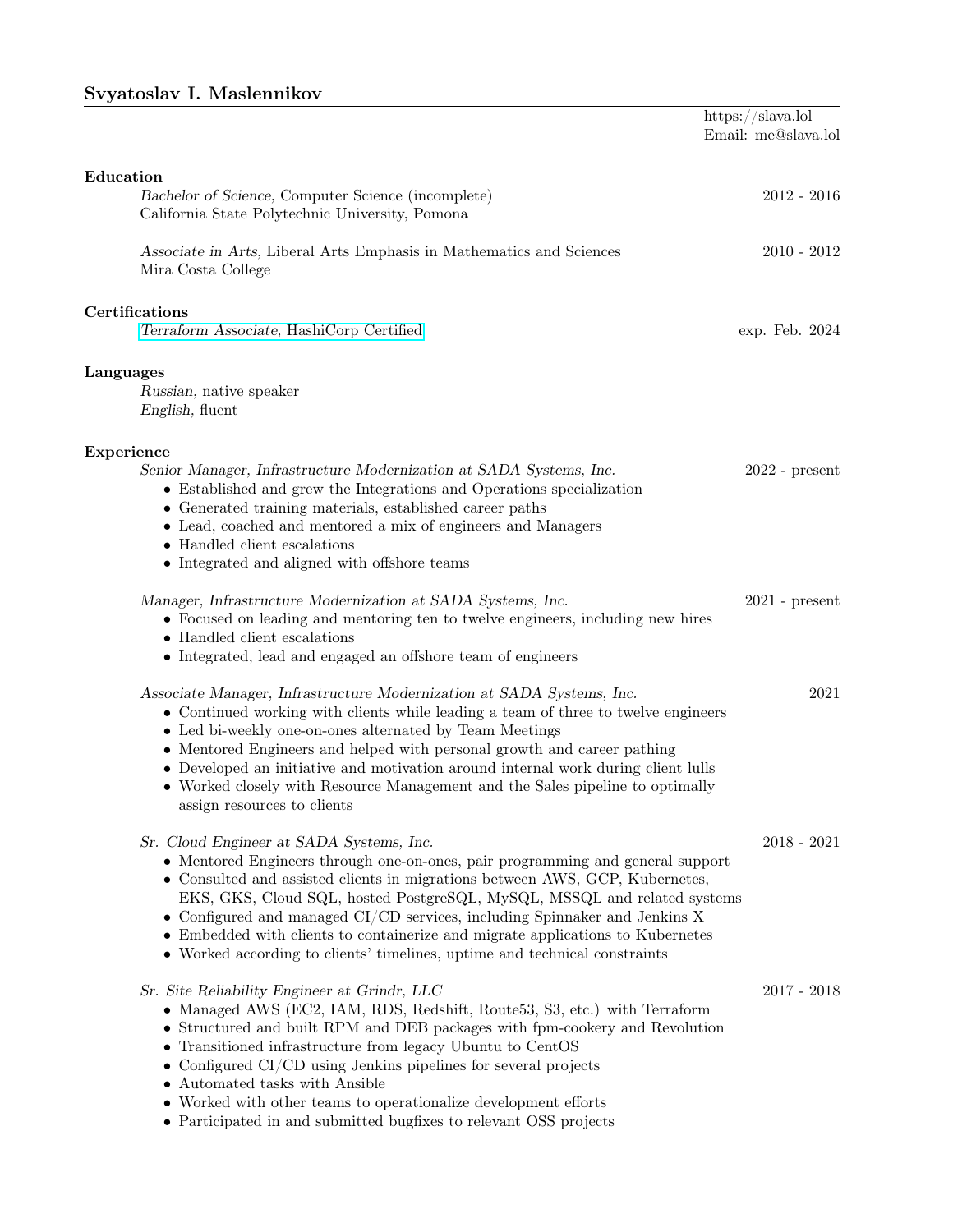| Platform Engineer at NordstromRack.com/Hautelook<br>• Built, structured and maintained AWS cloud infrastructure with Terraform<br>$\bullet$ Implemented CI/CD for AWS AMI builds using Jenkins Pipelines and Packer<br>• Co-wrote an Nginx routing tool using TDD and a containerized testing harness<br>• Managed configurations with Ansible, Puppet and Chef at the Data Center and AWS<br>• Automated tasks with Ansible<br>• Transferred infrastructure configuration management from Puppet to Chef<br>$\bullet\,$ Presented and participated in the weekly CISSP exam study group<br>• Participated in relevant OSS projects | $2016 - 2017$ |
|-------------------------------------------------------------------------------------------------------------------------------------------------------------------------------------------------------------------------------------------------------------------------------------------------------------------------------------------------------------------------------------------------------------------------------------------------------------------------------------------------------------------------------------------------------------------------------------------------------------------------------------|---------------|
| Systems Administrator at Dreamhost<br>• Automated routine tasks with Perl and Bash using internal libraries<br>$\bullet\,$ Monitored and fixed issues on systems<br>• Deployed new machines using Chef and Nephology<br>• Built, compiled and deployed packages across several hosting infrastructures<br>• Made operational changes to production servers                                                                                                                                                                                                                                                                          | 2016          |
| Network Analyst at Cal Poly Pomona<br>• Continued leading the campus-wide VoIP phone system migration<br>• Automated daily tasks for Avaya PBX<br>• Installed and managed Cisco infrastructure, including analog voice gateways<br>• Migrated Avaya analog lines to Cisco SCCP, MGCP and H.323 ports                                                                                                                                                                                                                                                                                                                                | $2014 - 2016$ |
| Co-lead the campus-wide VoIP phone system migration at Cal Poly Pomona<br>• Set up a system for automating Cisco Unified Call Manager population<br>• Automated information gathering from Avaya PBX                                                                                                                                                                                                                                                                                                                                                                                                                                | 2014          |
| Instruction & Information Technology at Cal Poly Pomona<br>• Troubleshot and repaired laptops, desktops and printers<br>• Organized, documented and inventoried computers and other hardware                                                                                                                                                                                                                                                                                                                                                                                                                                        | $2013 - 2014$ |
| Collegiate Cyber Defense Competition at Cal Poly Pomona - Linux team<br>• Secured, maintained and defended simulated networks and servers from intrusions<br>• Worked on the Linux team and collaborated with other teams: Windows, Network<br>Infrastructure and Business<br>• Performed system audits and composed reports and presentations for the simulated<br>company and its representatives<br>• Practiced building and securing services and servers with the team $(15\text{hrs}/\text{week})$<br>• Wrote documentation for to be used by team members during the competition                                             | $2012 - 2014$ |
| Data Recovery Technician, Internship at Drive Medics Data Recovery<br>• Assisted clients in the data recovery process, performed data recovery and<br>forensic services<br>• Used proprietary hardware and software in the data recovery processes<br>• Maintained servers and the local network, set up websites and blogs<br>$\bullet\,$ Developed and maintained a hard drive inventory program with barcode and<br>photo integration                                                                                                                                                                                            | $2010 - 2012$ |
| Relevant Coursework<br><b>Operating Systems</b><br>Telecommunication Networks<br>Web Development<br>Database Systems<br>Advanced Java<br>$C++$<br>Data Structures & Algorithms                                                                                                                                                                                                                                                                                                                                                                                                                                                      |               |